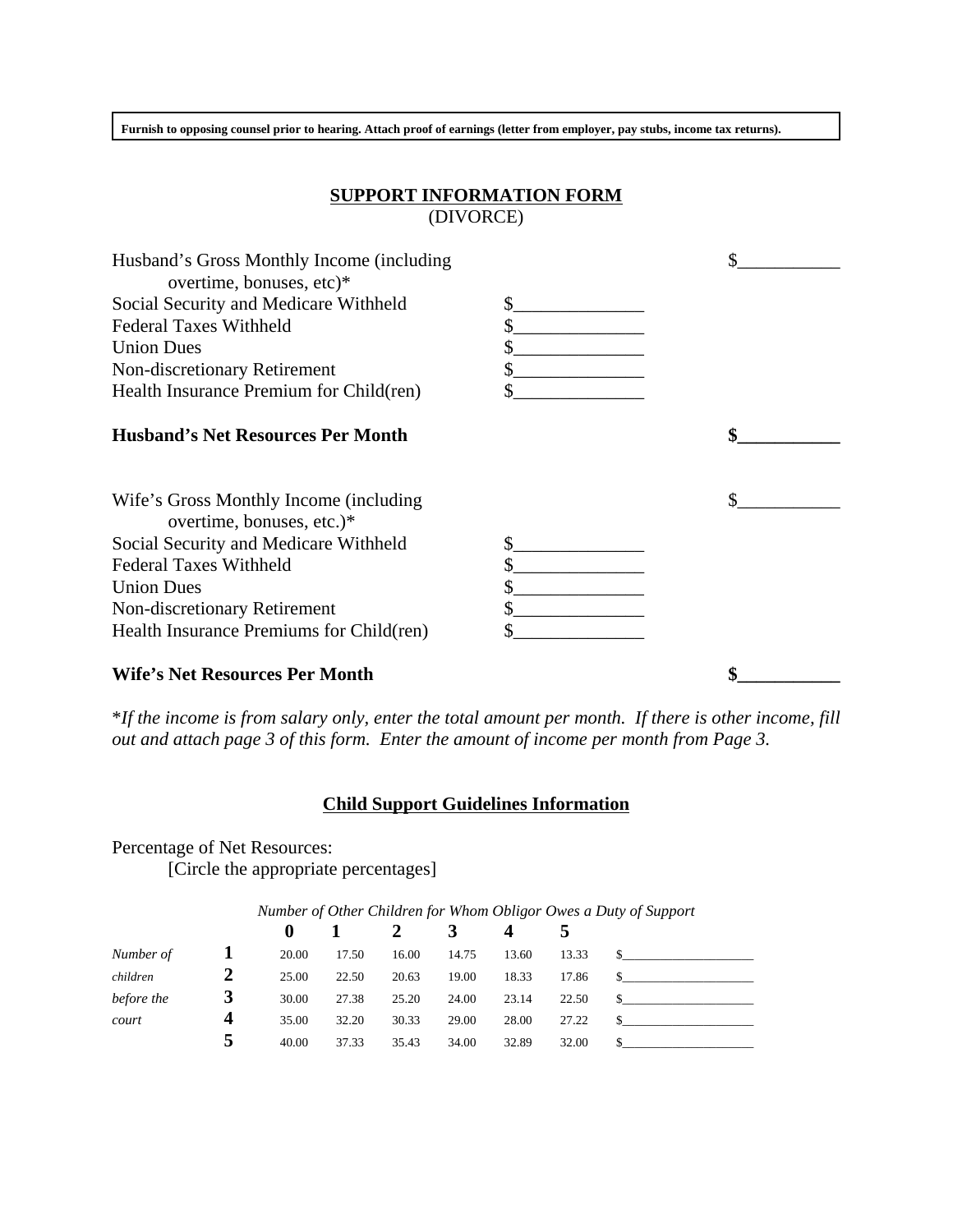## MONTHLY EXPENSES:

| $\mathbf{1}$ .<br>Rent/House Payment | \$                                                           |  |  |
|--------------------------------------|--------------------------------------------------------------|--|--|
| 2.<br><b>Utilities</b>               | \$                                                           |  |  |
| 3.<br>Groceries                      | \$                                                           |  |  |
| 4.<br>Food outside the home          | \$                                                           |  |  |
| School lunches<br>5.                 | \$                                                           |  |  |
| 6.<br>Clothes                        | \$                                                           |  |  |
| Gasoline<br>7.                       | \$                                                           |  |  |
| 8.<br>Auto payments                  | \$                                                           |  |  |
| Auto insurance<br>9.                 | \$                                                           |  |  |
| 10.<br>Medicine                      | \$                                                           |  |  |
| 11.<br>Doctors                       | \$                                                           |  |  |
| 12.<br>Dentists                      | \$                                                           |  |  |
| Child care<br>13.                    | \$                                                           |  |  |
| 14.<br>Other:                        |                                                              |  |  |
|                                      | \$                                                           |  |  |
|                                      | \$                                                           |  |  |
|                                      | \$                                                           |  |  |
|                                      | \$                                                           |  |  |
|                                      | $\mathbb{S}$<br>the control of the control of the control of |  |  |
| Monthly payment on debts*<br>15.     | \$                                                           |  |  |
|                                      |                                                              |  |  |
| <b>Total Money Needed Per Month</b>  | $\mathbb{S}$                                                 |  |  |
| * Monthly Payments on Debts          |                                                              |  |  |

| To Whom Debt is Owed                                                                                                                                                                                                              | <b>Total Debt</b> | Monthly        | Date Last |
|-----------------------------------------------------------------------------------------------------------------------------------------------------------------------------------------------------------------------------------|-------------------|----------------|-----------|
|                                                                                                                                                                                                                                   | Now Owed          | Payment        | Payment   |
|                                                                                                                                                                                                                                   |                   |                |           |
|                                                                                                                                                                                                                                   |                   |                |           |
|                                                                                                                                                                                                                                   |                   |                |           |
|                                                                                                                                                                                                                                   |                   |                |           |
|                                                                                                                                                                                                                                   |                   |                |           |
|                                                                                                                                                                                                                                   |                   |                |           |
|                                                                                                                                                                                                                                   |                   |                |           |
| $\mathbf{r}$ , and the contract of the contract of the contract of the contract of the contract of the contract of the contract of the contract of the contract of the contract of the contract of the contract of the contract o |                   | $\overline{a}$ |           |

\_\_\_\_\_\_\_\_\_\_\_\_\_\_\_\_\_\_\_\_\_\_\_\_\_\_\_\_\_\_

Total Monthly Payments on Debts (enter on line 15 above) \$\_\_\_\_\_\_\_\_\_\_\_\_\_\_\_\_\_\_\_\_\_\_

A reasonable sum for me to pay/receive would be:

| а.<br>b. | Temporary Alimony<br>Child Support |  |
|----------|------------------------------------|--|
|          | SIGNED this<br>day of              |  |